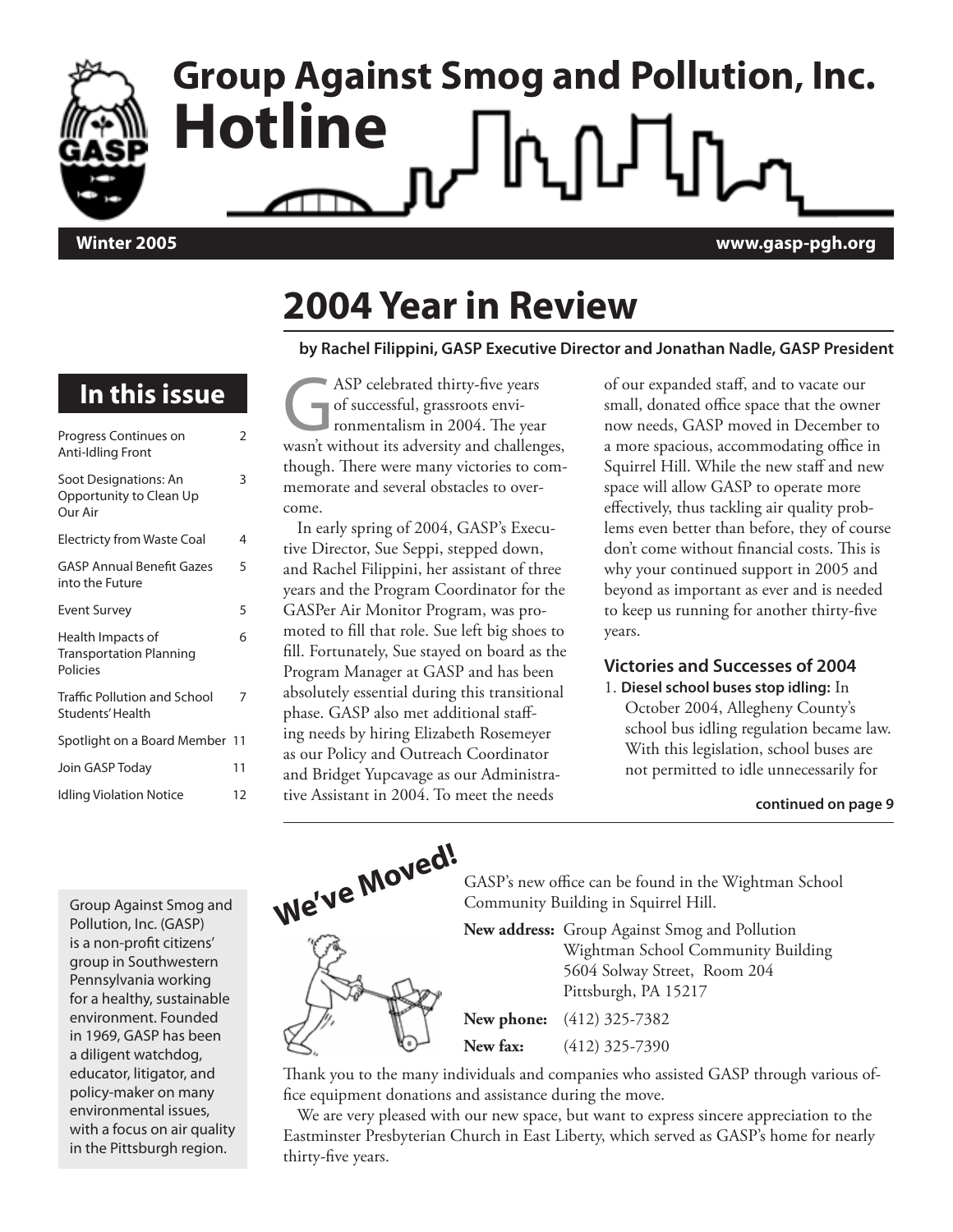### **Progress Continues on Anti-Idling Front**

**by GASP Staff**

ctions toward decreasing<br>the amount of idling by<br>diesel vehicles in Allegher<br>County continue to move the amount of idling by diesel vehicles in Allegheny County continue to move forward. On January 14, 2005, the Allegheny County Health Department announced a 30-day comment period for the proposed Diesel Powered Motor Vehicle Idling Regulation. This rule will limit to five (5) minutes the time a heavy duty diesel vehicle may idle, except during times the temperature is below 40 degrees or above 75 degrees. Heavy duty vehicles

include trucks and buses over 8500 pounds, such as tour buses and PAT buses, delivery trucks, and tractor trailers. **The public hearing on the regulation is scheduled for February 14 at 10:00 AM** at the Allegheny County Health Department, Building #7, First Floor Conference Room, Clack Health Center, 301 39<sup>th</sup> St. Pittsburgh, PA.

and print as many copies as you want). Alternatively, you may request school officials to monitor buses at their facility and/or report violations to ACHD at  $(412)$  687-2243.  $\delta$ 

Overall, GASP is pleased with the proposed regulation and believes this is a significant step towards lowering the harmful toxins and particulate matter emitted from diesel engines. We encourage anyone interested in this regulation to submit written comments or to make a statement at the public hearing. You can obtain a copy of the draft regulation from the GASP website or by contacting the GASP office.

The December 17, 2004, the Environmental<br>Protection Agency (EPA) revealed the soot<br>attainment and non-attainment designation Protection Agency (EPA) revealed the soot attainment and non-attainment designations for counties across the United States. Two hundred twenty-

GASP also continues to monitor and support the implementation of the school bus anti-idling regulation, which became enforceable last fall. To help remind drivers to turn off their engines, GASP has designed, produced, and mailed



small magnets to every school bus company in Allegheny County and those school districts that own school buses. These magnets will be placed on the front console of school buses to act as a positive enforcement tool. However, if you witness a bus in violation of the rule, you may use the "ticket" on the back cover of the Hotline as a friendly education tool to hand to a violating driver. This ticket is also available on the GASP website as a pdf file (download the document with Adobe Acrobat

five counties nationwide, and 22 across Pennsylvania, have air too unhealthy to meet the fine particulate pollution standard of 15 micrograms per cubic meter of air (known as PM 2.5). In our region, ten counties received all or partial soot non-attainment designations. Allegheny, Beaver, Butler, Mercer, Washington, and Westmoreland counties are all completely out of compliance, with a separate sub non-



attainment area within Allegheny

County: the Liberty/Clairton area that includes Glassport, Liberty, Lincoln, Port Vue Boroughs, and the City of Clairton. Armstrong, Greene, Indiana, and Lawrence counties received partial soot non-attainment designations.

In early November, GASP and twelve other community leaders and representatives from local environmental, health and civic organizations signed a letter to the EPA urging them to oppose the creation of separate, smaller non-attainment areas within the larger Allegheny County non-attainment area. Initially, the PA Department of Environmental Protection (DEP) was pushing for two sub non-attainment areas within Allegheny County—the Liberty/Clairton area, which the EPA granted them—and the North Braddock area, which the EPA did not designate separately. We opposed this designation for several reasons, including how the separate designations would affect the health of the individuals living in those communities, the economic viability of those regions if they are designated separately, issues of environmental justice, and whether this is the best strategy for attaining cleaner air for our region. Our biggest concern is that separate designations will allow for delay in clean-up in the areas that have the most severe air pollution.

The DEP has described the Liberty Borough, Clairton and North Braddock vicinities as having unique, local soot problems that will require the development of highly particular local solutions in addition to regional controls applied throughout the area to control the PM 2.5 problem.

We do not disagree that a combination of regional controls and specific local solutions will be necessary to lower PM 2.5 in Allegheny and surrounding counties. However, it is not clear that a special non-attainment area will result in the

facilities in these areas (i.e. Clairton Coke, the Elrama Power Plant, and others in the Liberty/Clairton area) lowering their pollution sooner than if they were designated in non-attainment with the rest of the county. It is not discernible what the full effects of isolating these facilities and the communities surrounding them will do. We do not want to set up a situation that allows this area to receive extensions or modifications to their requirements if they fail to meet attainment by the

deadline, while Allegheny County and/or the region are placed in attainment status. The air quality situation in the Liberty/Clairton area is so dire that delaying clean-up of fine particulates any longer will be to the detriment of not only residents of those areas, but to the entire county and surrounding counties downwind of these areas.

During inversions, air quality is not only poor in the Liberty/Clairton area, but also in the surrounding towns, which get pollution from these areas. GASP receives intermittent odor/air quality complaints from those living outside Liberty/Clairton, including Westmoreland County residents, who may be experiencing pollution from the Liberty/Clairton area. We also know that PM 2.5 travels long distances. The imaginary bubbles placed around the Liberty/Clairton area will not encapsulate pollution; the PM 2.5 will travel to areas outside of that non-attainment area. When the other areas of Allegheny County reach attainment, there will certainly still be days of acute air pollution wafting over from the remaining non-attainment areas.

Southwestern Pennsylvania has endured decades of pollution emitted from area facilities, particularly coalfired power plants. These stationary sources of pollution contribute substantially to the level of PM 2.5 in their individual counties and regionally, putting hundreds of thousands of unsuspecting individuals at risk of serious

### **Soot Designations: An Opportunity to Clean Up Our Air**

#### **by Rachel Filippini, GASP Executive Director**



**GASP created this magnet as a reminder for school bus drivers to turn off their engines while waiting at schools**

#### **continued on page 10**

**The Hotline** is the quarterly newsletter of the Group Against Smog and Pollution, Inc.

#### GASP

Wightman School Community Building 5604 Solway Street, Room 204 Pittsburgh, PA 15217

phone 412.325.7382 fax 412.325.7390

www.gasp-pgh.org gasp@gasp-pgh.org



#### **GASP Mission Statement**

GASP will act to obtain for the residents of southwestern Pennsylvania clean air, water, and land in order to create the healthy, sustainable environment and quality of life to which we are entitled.

#### **Methods of Achieving Mission**

GASP is a citizens' group based in Southwestern PA which focuses on Allegheny County environmental issues. When pertinent to these concerns, we participate in state and national environmental decisions.

We believe in the public's right to receive accurate and thorough information on these issues and to actively participate in the decision making process.

To achieve our environmental goals on behalf of our membership, GASP will advocate, educate, serve as an environmental watchdog, mobilize action, and litigate when necessary.

We will work both independently and in cooperation with like-minded individuals and groups as determined by the Board of Directors.

We will uphold GASP's reputation for scientific integrity, honesty, and responsible involvement.

Printed on 100% post-consumer recycled, processed chlorine-free paper at Forward Lithography, 4065 Irvine St., Pittsburgh, PA.

GAS



b **This map of Pennsylvania highlights the 22 counties designated as being in nonattainment for PM 2.5.**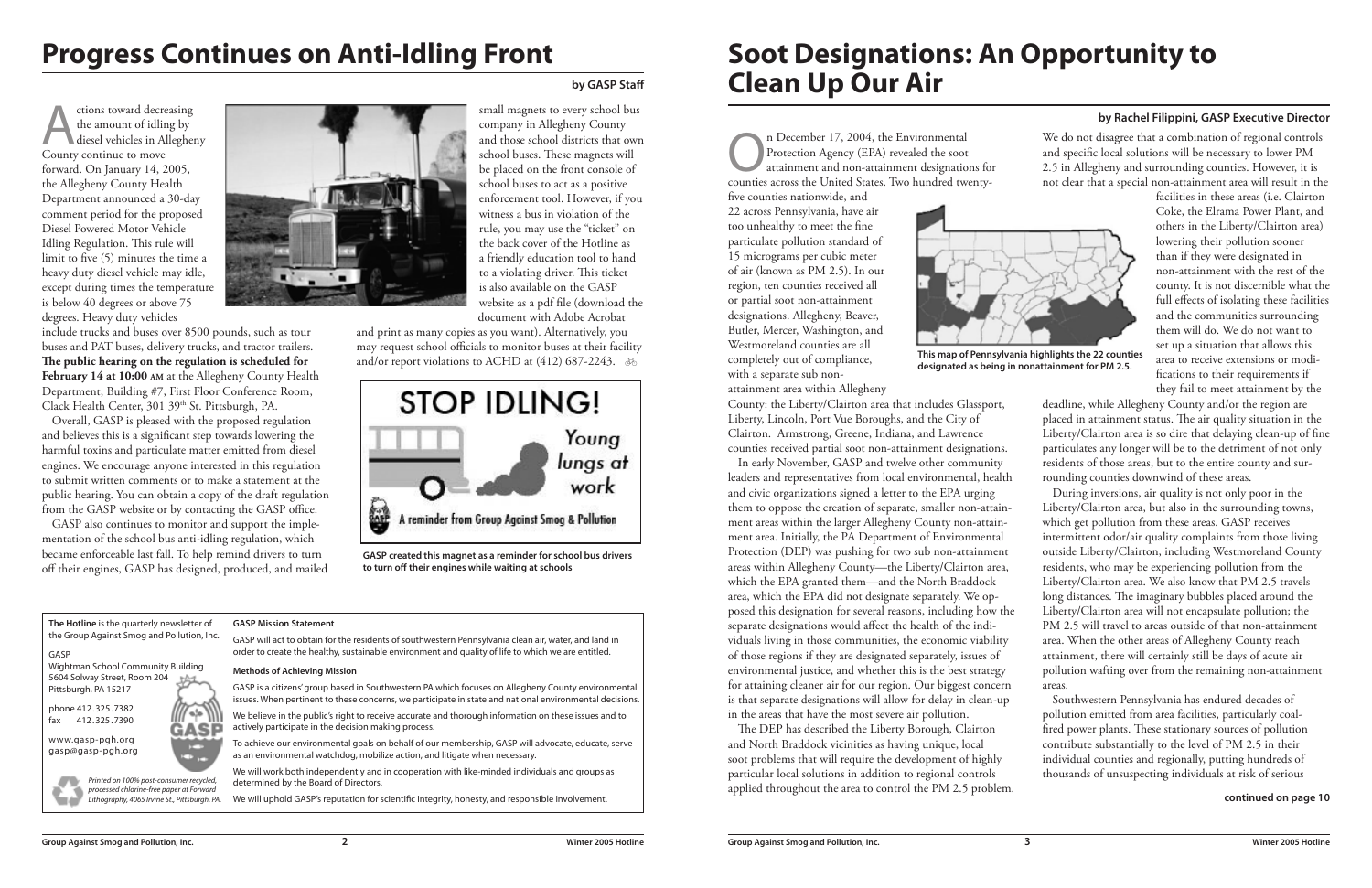$\overline{d}$ 

 $\overline{\mathbf{I}}$ n late November 2004, the State Legislature approved the Alternative Energy Portfolio Standards Act (SB1030). First of its kind in Pennsylvania, this bill sets goals for generating power from renewable and non-traditional sources. Controversy still swirls around SB1030 because it provides incentives for several fuel sources deemed less-thanclean. Among them is waste coal, a power source the act is specifically designed to promote.

What is waste coal? And is burning it to produce electricity a bad or good idea?

Waste coal is crushed coal and rock that was rejected during mining operations. Up until the 1970s, mining companies in Pennsylvania dumped this waste in huge piles near the mines. The piles are dark, barren, ugly hills with little or no vegetation. They leach iron, manganese and acid runoff into surrounding groundwater and streams.

More than 8,000 acres of Pennsylvania is covered in waste coal piles. One of the area's largest is in Robinson Township, Washington County, on the south side of Route 22 near Bavington. These piles scar and damage the landscape and depress the neighborhoods near them. To correct the damage we can spend money to stop the leaching and plant vegetation, or we can remove the piles through electric generation.

97% of the electricity generated in Pennsylvania comes from boiling water either by burning coal or by using a nuclear reaction to drive steam turbines. These two fuel sources contain enough heat value (BTUs) to be economically feasible, generating more output than they cost to run and allowing for large centrally located power plants.

Waste coal, on the other hand, is harder to make money on. It contains about half the BTU value of mined coal and it burns less completely, leaving 60-70% more ash. To save money on transportation, waste coal power plants are located next to the waste coal piles. The ash is often treated and dumped nearby as well.

ASP's annual fall event accomplished many objectives. It commemorated GASP's past successes, celebrated our 35<sup>th</sup> anniversary and our most recent accomplishments, and looked into the future. The event also served as an intriguing forum, educating nearly a hundred people about the potential of hydrogen in our energy future. It was, without a doubt, one of GASP's big highlights in 2004.

There are currently 14 waste coal power plants in Pennsylvania with at least 5 more in the planning phase. Waste coal plants are typically smaller power stations (50 to 500 megawatts) than the old "Dirty Dinosaur" coal-fired power plants (500 to 2,500 megawatts). Because the old power plants cannot burn waste coal, all waste coal facilities are new installations with up-to-date pollution controls. Reliant's Seward power plant on the Conemaugh River is the most recent to go online. In the planning phase are a 300 megawatt plant in Robinson Twp, Washington County and a 525 megawatt plant near Nemacolin in Greene County.

The two main problems with waste coal power generation have to do with air quality and ash disposal. Waste coal contains the same—or more—of the sulphur, mercury and toxins found in mined coal and, since twice as much must be burned to achieve the same heat, a new waste coal power plant will create twice the pollution of a new mined-coal power plant. (This is a moot comparison as western Pennsylvania doesn't have *new* coal-fired plants.) Similarly, waste coal produces 60-70% more ash, which creates more intense pollution than the waste piles if not disposed of properly.

On the plus side, if new pollution-controlled waste coal plants *replace* output of the old coal-fired "Dirty Dinosaurs," our air will be far cleaner. If the waste coal ash is disposed of to prevent leaching and the land is reclaimed—as it was not reclaimed at the original waste coal dump—the surrounding land and water will be in better shape.

As you can read above, this past fall GASP held our 35<sup>th</sup> anniversary benefit event. A key part of our annual program is the in-depth discussion of an environmental topic. This event takes a lot of advance planning, so we are already starting to plan for next fall's event. One of the first things we want to do is identify a good topic for discussion and good speaker(s) to address the topic. The GASP board has identified some potential topics, but we'd like to hear your ideas as well. Below is a simple mail-in survey, but we also welcome feedback via e-mail, our website (which has an online survey), or phone. We value your input, so please let our staff know what you think!

- **Check your top two topics:**
- $\Box$  Mercury and health
- $\Box$  Nuclear power and the environmental pros and cons
- $\Box$  Waste coal as a power source (read about this issue on p. 4)
- $\Box$  Life cycle of coal
- Author Joe Sherman, on his book, GASP! the Swift and Terrible Beauty of Air (see page 8 for an excerpt)
- $\Box$  Other topics you suggest:

 $\Box$  I would rather have more time for the speaker(s) and skip questions and answers.

Taking a wider view, there is little or no money available to re-vegetate the waste coal piles and stop their leaching. If we leave them alone, will our need for electricity prompt us to dig new coal, wreck previously untouched land, and feed the "Dirty Dinosaurs"? And finally, if we do burn waste coal, will pollution and ash disposal be abated, monitored and enforced better than our experience with the old coalfired plants?

There are still many "ifs" associated with waste coal power

The evening started off with an informative panel discussion on the prospects of a hydrogen economy. The benefits, complications, and drawbacks were discussed in detail by an enlightening panel of speakers that included Lester Lave and Edward Rubin, both of Carnegie Mellon University, Thomas Flower of Siemens Westinghouse, and Robert Hirsch of Science Applications International Corporation. The panel was moderated by Don Hammonds, a business writer with



**Waste Coal Pile at Nemacolin, Greene Co., PA.** Photo by Bruce Golden, W PA Coalition for Abandoned Mine Reclamation

the Pittsburgh Post-Gazette. For a comprehensive listing of hydrogen resources, please visit the GASP website at http://www.gasp-pgh.org/hydrogen.html

The panel discussion was followed by honoring GASP founder Michelle Madoff and all founding GASP members, whose tireless dedication and hard work enabled GASP to celebrate thirty-five successful years. Michelle was applauded for her determination, candor, integrity and commitment to clean air, which made her a natural leader for the organization. We were fortunate enough to have many early GASPers on hand to help us celebrate, including: Jeannette Widom, Ed Swanson, Walter Zadan, and Joshua Whetzel, Jr., to name a few. Many GASPers traveled quite a distance to attend the event, and we thank you for the time you took

### **Electricity from Waste Coal**

#### **by Kate St. John, GASP Board Member**

### **GASP Annual Benefit Gazes into the Future**

#### **by Rachel Filippini, GASP Executive Director**

#### **continued on page 8**

### **It's Your Event... Help Us Pick the Topic!**

**Check one:**

 $\Box$  I prefer 1-2 individual keynote speakers.

 $\Box$  I prefer a panel discussion.

**Check one:**

 $\Box$  I like the question and answer period.

#### **Mail this form to:**

Group Against Smog and Pollution Wightman School Community Building 5604 Solway Street, Room 204

Pittsburgh, PA 15217

**Thank you for your response!**



Or **fill out our online survey** at: http://www.gasp-pgh.org/eventsurvey.html

Or call (412) 325-7382 or e-mail gasp@gasp-pgh.org with your feedback.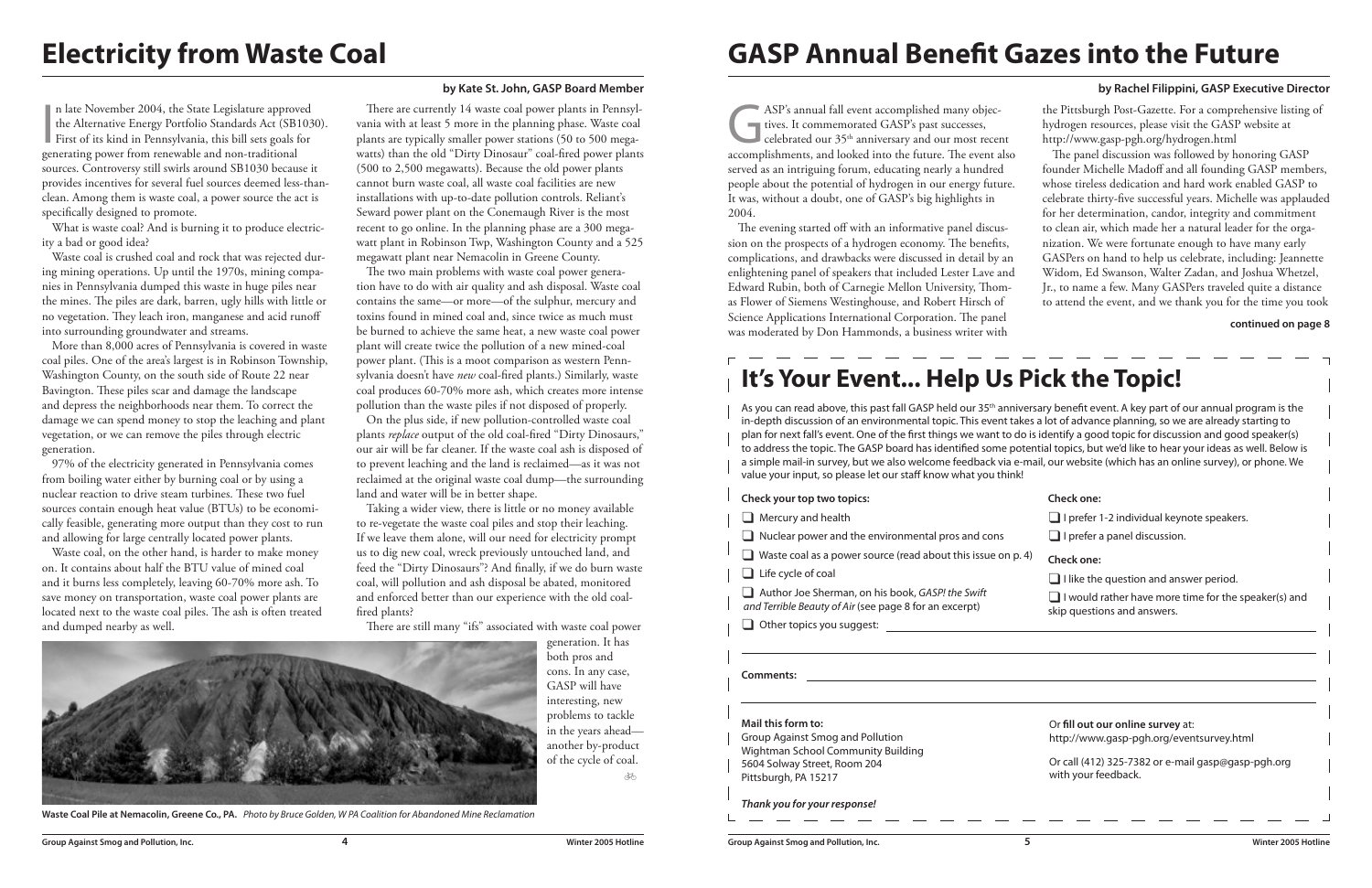Many of us have been made aware of the problems connected<br>to the tailpipe emissions of automobiles, but there has been<br>little discussion about the health impacts of transportation<br>policy and transportation planning practic to the tailpipe emissions of automobiles, but there has been little discussion about the health impacts of transportation policy and transportation planning practices. Todd Litman from the Victoria Transport Policy Institute has filled that gap in his paper, *If Health Matters: Integrating Public Health Objectives in Transportation Decision-Making*. This paper can be down loaded from http://www.vtpi.org/health.pdf.

Litman, in his 28-page paper, shows how planning decisions have affected health in three ways: "through traffic risk, pollution emissions, and by affecting physical activity and fitness." When transportation planning reduces these risks, it can result in "reduced suffering, cost savings and increased productivity." He goes on to indicate that agencies responsible for transportation planning tend to focus on per-mile crash risks and pollution emissions, but ignore the factors that result "from increased vehicle mileage, and negative health impacts from less physical activity. As a result, they tend to overvalue roadway and parking capacity expansion, and undervalue mobility management strategies that reduce vehicle travel and increase transport system diversity."

At the end of Litman's paper, there are 4 pages of endnotes with websites that document all of his statements with studies that have been made on the various areas.  $\delta$ 



Sidewalks and bike lanes next to the road in  $\overline{\phantom{a}}$  by Sandra Steingraber Tallahassee, FL.

Per capita traffic fatalities tend to increase as land use patterns become more sprawled. Litman shows that the least sprawled U.S. cities "average 5.6 traffic fatalities per 100,000 population, while most sprawled average 26.3, nearly five times as high." The paper goes into detail as to how he comes to these conclusions. He adds that "per capita traffic fatalities tend to decline with increased per capita ridership."

**by Marilyn Skolnick, GASP Board Member**<br> **by Marilyn Skolnick, GASP Board Member**<br> **e** highways.<br> **e** highways.<br> **e** highways.<br> **e** highways.<br> **e** highways. California that discuss the pollution from traffic, "raising the risk of sickness and early death to those who breathe its pollution day in and day out."

Litman states that studies show that the total costs of inadequate physical activity are far greater than those of traffic crashes.

Litman says that if transportation planners reduced the emphasis on roadway capacity, and instead emphasized mobility management strategies, particularly those that result in more walking and cycling, public health would benefit in one of the most cost effective ways. Many experts, he says, "believe that more active transport (walking, running, cycling and skating) is the most practical and effective way to improve public fitness."

- installation of filters capable of removing small particles on the schools' heating, air conditioning and ventilation systems (the finest particles still can pass through)
- planting more trees on the school site, particularly on the perimeter of the school  $\delta$

Currently, transportation planning and land use patterns seem to create barriers to walking and cycling. When roads are widened, this leads to increased traffic speeds and the development of increased parking which, in turn, tend to increase impediments to non-motorized transportation movements. "Urban regions with high rates of walking and cycling tend to have lower per capita traffic fatalities than the more automobile-dependent communities. Residents in areas with higher rates of walking and cycling experience less obesity, diabetes, and hypertension."

It would appear that those of us who are advocates of fewer highways now have another reason to consider the adverse effects created by

more highways.

### **Health Impacts of Transportation Planning Policies**

One study, conducted by the California Environmental Protection Agency and the Lawrence Berkley National Laboratory, focused on public schools that were located within 500 feet of a freeway or thoroughfare. The study found that schools located on streets having 25,000 or more vehicles passing daily had a prevalence of asthma and bronchitis that was 7% higher among the students compared with children in schools on streets with less traffic.

Kori Titus from the American Lung Association of Sacramento (ALA) said, "This issues spares no one."

The worst times for traffic are just before school begins and right as school lets out. Parents line up in their cars, waiting to pick up their children and frequently leaving the engine idling. Some remediation solutions that the ALA recommended are:

### **Traffic Pollution and School Students' Health**

#### **by Marilyn Skolnick, GASP Board Member**

"Of all the component aspects of the environment, air is the one with which we, who inhale about a pint of atmosphere with every breath, are in most continuous contact. Even as the ongoing campaign against secondhand smoke has focused public attention on airborne carcinogens, air remains mysterious. Air is the element most diffuse, most shared, most invisible, least controllable, least understood....

"Air is by far the largest receptacle for industrial emissions. Of all of the toxic chemicals released by industry into the nation's environment each year, more than half is released into air. These emissions include about seventy different known or suspected human carcinogens. When vehicle exhaust and emissions from power plants are added into the mix, the number and amount of carcinogens in air rise further. According to the International Agency for Research on Cancer, ambient air in cities and industrial areas typically contains a hundred different chemicals known to cause cancer or genetic mutations in experimental animals. And while air pollution in the United States has markedly improved over the past quarter century, more than a hundred urban areas still fail to meet national air quality standards, In other words, nearly one hundred million Amercians breath air that is officially illegal."

## From *Living Downstream: An Ecologist Looks at Cancer and the Environment*





**Bicycle- and pedestrian-friendly intersection in Cologne, Germany.**



**Pedestrians, bicycles and cars share this street in Holland. The design is called a "woonerf."**

All photos by Dan Burden, http://www.pedbikeimages.org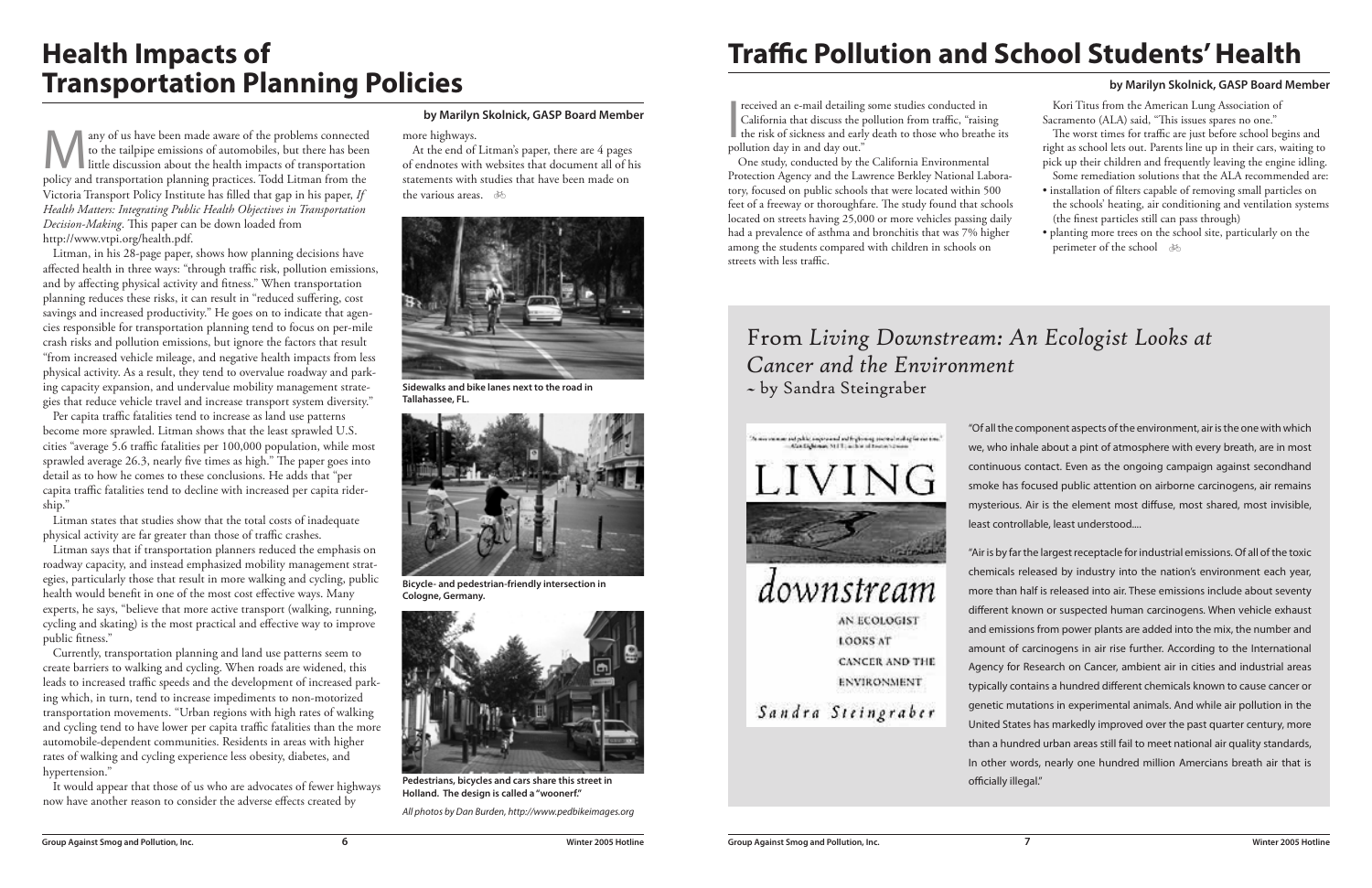more than five minutes, with some temperature-based and safety-related exceptions. To view the entire school bus idling regulation go to

http://www.gasp-pgh.org/action/schoolbusidling.pdf. Citizens will play a key role in helping to enforce this and other diesel idling regulations that come out in 2005, and GASP will be conducting education to help make citizens aware of the new laws.

- 2. Pittsburghers learned about the latest hybrid electric vehicles at **Drive Cleaner, Drive Greener 2004**. In May 2004, GASP organized an educational event showcasing the latest hybrid electric vehicles. Attendees had the opportunity to test-drive the Toyota Prius and Honda Civic Hybrid, to meet hybrid vehicle owners whose cars were on display, and to take home educational fact sheets, all while enjoying musical entertainment provided by Brad Yoder and snacks and beverages provided by GASP volunteers. It was a successful event that we plan on holding again in 2005—stay tuned! If you'd like to help with the planning of this event or if you're a hybrid vehicle owner who wants to display your car, contact GASP at (412) 325-7382 or mjackson@gasp-pgh.org.
- 3. **GASP 35th Anniversary Celebration** honored GASP founder, Michelle Madoff, and educated attendees



- about hydrogen as a future fuel source. Both new and old members alike joined the GASP board and staff to commemorate past accomplishments and gaze into the future. To read a review of the event, see page 5.
- 4. **Settlement Agreement with Reliant:** In February, GASP reached a settlement with Reliant and its subsidiary, Orion Power MidWest L.P. (OPMW), operator of the Cheswick coal-fired power plant, with expectations that the precipitator at the power plant would soon be operating more efficiently. An advisory committee was formed to monitor the plant's compliance with a detailed schedule of repairs and improvements, as well as to meet with the company periodically. More information will be coming as we approach the anniversary of that settlement agreement.
- 5. **GASP presented our first William W. Mullins Environmental Advocacy Award:** At this past spring's GASPer Air Congress, GASP presented its first ever Mullins Award. The award was funded by GASP's William W. Mullins Fund, an account established by donations from the family, friends and colleagues of the late Bill Mullins, a longtime GASP board member. The recipient of this year's award was Melissa Meighan, a senior at East Allegheny High School. For more information about Melissa and the award, read the Pittsburgh Post-Gazette article at http://www.post-gazette.com/pg/04259/379081.stm.

6. **Successful Continuing Programs:** GASP is pleased to be able to continue operating some very important programs including our **Citizen Smokereaders**, Title V, and GASPer Air Monitor Programs. In addition to a core group of dedicated citizen smokereaders, who have been reading smoke opacity for years, we gained several new smokereaders this year. Our smokereaders are trained and report apparent exceedances to GASP, who in turn

"The atmospheric disruptions I've experienced have never, as fas as I know, seriously affected my health. I was always glad to get away from them. A Dijon sky [mustard-colored smog], lung burn, diesel tongue, an excess dose of rads—no human voluntarily chooses to lather himself or herself with these abnormal conditions, which ultimately distill down to molecular, biological threat amid the cellular warren of the body. Even less, of course, do most of us (there are exceptions) want to hear of a bolide hit that incinerates people like crickets in a firestorm. Nor do most of us want to be very close to an erupting volcano. Or get caught in a forest fire. But bolides, volcanoes and forest fires, as dramatic as they are, aren't the kind of disruptions the vast majority of us have to worry about. The disruptions we have to worry about are mostly collective emissions from hundreds and thousands and millions of small sources—tailpipes, chimneys, smokestacks, factory vents, backyard incinerators, smoking dumps, airplane engines, slag heaps of radioactive waste, and others that emit nitrogen oxides, carbon dioxide, sulfur dioxide, dioxin, benzene, alpha and gamma rays, and so on, that accumulate in the air and the soil and in our bodies over time: days, weeks, years, decades. The disruptions caused by humans are nuanced, subtle, and pervasive."

#### From *GASP! The Swift and Terrible Beauty of Air* ̅ by Joe Sherman



out of your busy lives to celebrate with us.

The beautiful Aaron Courtyard at Rodef Shalom was the setting for the rest of the evening's activities, which included socializing between new and old GASP members alike; noshing on some of the best desserts and appetizers in town, donated by area bakeries, restaurants and volunteers; bidding on a wide variety of unique silent auction items; viewing the multimedia GASP display; and in keeping with the theme of the evening, having fortunes read by Madame Morgiama.

There could not have been a better way to celebrate the last thirty-five years of GASP. Thank you to all the GASP members, volunteers, local businesses and individuals who donated time, money and items for our silent auction and dessert reception. We couldn't have done it without you. For a complete listing of donors or to view pictures from the evening, please visit

**continued on page 10**

http://www.gasp-pgh.org/action/annmtg2004-ty.html b

#### **GASP Annual Benefit continued from page 5**

#### **Year in Review continued from page 1**



**This Toyota Prius was available for test drives during Drive Cleaner, Drive Greener 2004**

- 
- 
- 

PHOTO: JONATHAN NADLE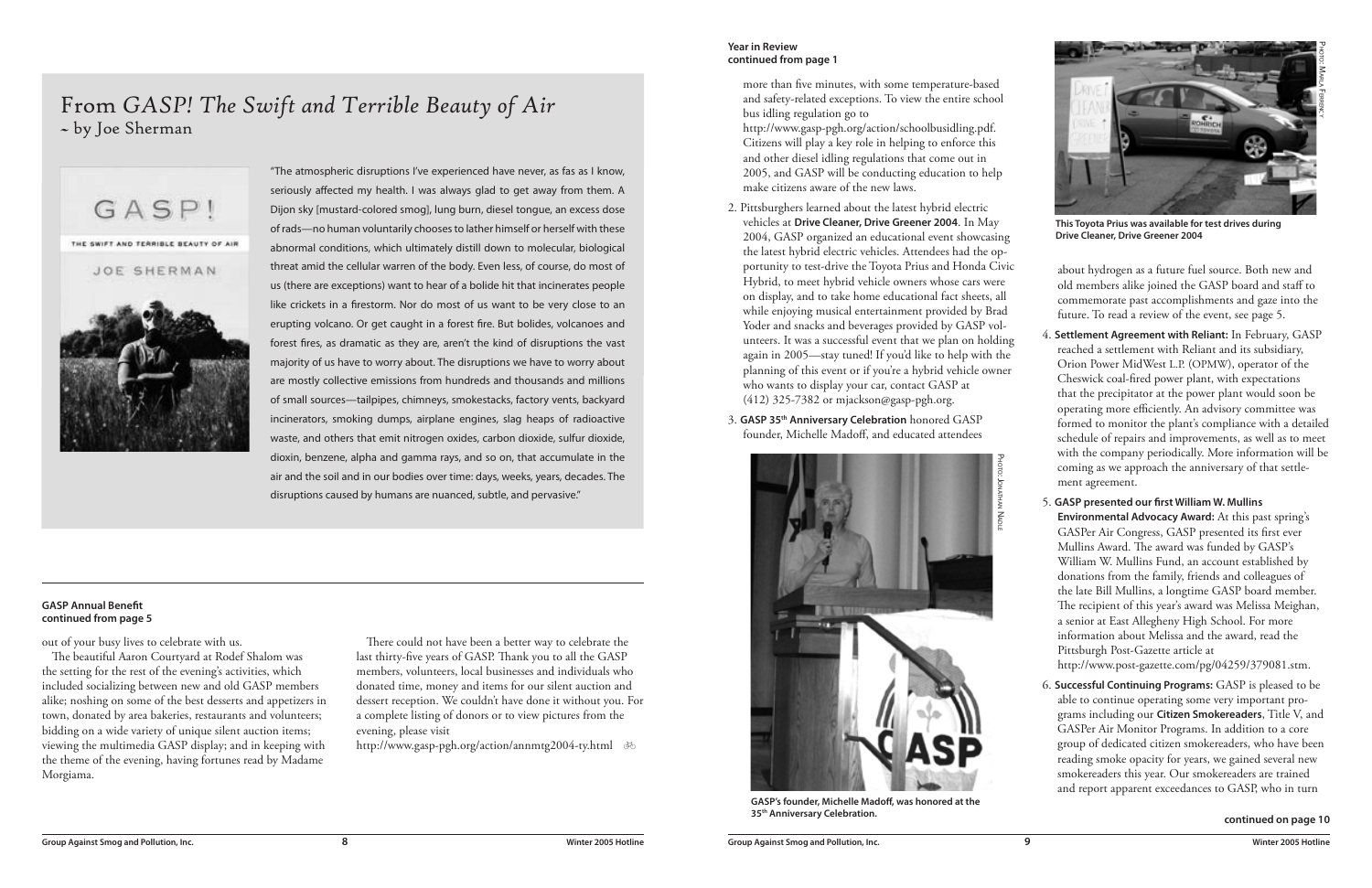| □ \$35 Grassroots Supporters<br>(\$15 low income/student rate)<br><b>Grassroots Contributors</b><br>$\Box$ \$60<br>□ \$100 Grassroots Patrons<br>S250 Clean Air Defenders<br>\$500 Clean Air Protectors                                                                                                              | Call GASP at (412) 325-<br>7382 to learn about<br>automatic monthly<br>giving, deducted<br>directly from your<br>checking account or<br>charged to your credit<br>card. An easy, hassle- |
|----------------------------------------------------------------------------------------------------------------------------------------------------------------------------------------------------------------------------------------------------------------------------------------------------------------------|------------------------------------------------------------------------------------------------------------------------------------------------------------------------------------------|
| $\Box$ \$ Other                                                                                                                                                                                                                                                                                                      | free way to support<br>GASP all year round!                                                                                                                                              |
|                                                                                                                                                                                                                                                                                                                      |                                                                                                                                                                                          |
| Phone ________________________<br>E-mail                                                                                                                                                                                                                                                                             |                                                                                                                                                                                          |
| □ Check □ Visa □ Mastercard □ American Express<br>Card $#$                                                                                                                                                                                                                                                           |                                                                                                                                                                                          |
| Exp. Date $\frac{1}{2}$ Amount \$                                                                                                                                                                                                                                                                                    |                                                                                                                                                                                          |
| Signature                                                                                                                                                                                                                                                                                                            |                                                                                                                                                                                          |
| All contributions are tax-deductible to the extent allowed by law. Group<br>Against Smog and Pollution, Inc. is a 501(c)(3) non-profit organization. The<br>official registration and financial information of GASP may be obtained from<br>the Department of State by calling 1-800-732-0999. Registration does not |                                                                                                                                                                                          |

**Z** aren Grzywinski initially became involved with GASP out of frustration with the practices of industries on Neville Island. She and her family lived in Ben Avon—right across the Ohio River from Neville Island—for over 18 years. Her first contacts with GASP were in the form of complaints against one of the facilities and the inaction of the Allegheny County Health Department.

She notes, "I was immediately impressed with Sue Seppi [GASP's then Executive Director] and the information that she provided me. She was always so well informed and professional. It was obvious that she was very sincere in her work." Karen was invited to try smokereading when GASP began the program. Once trained, she concentrated her readings in the Neville Island area.

Since joining the GASP board almost a year and a half ago, Karen has volunteered to be on the Reliant Advisory Committee (the committee overseeing the settlement agreement between GASP and the company operating the Cheswick Power Plant).

Karen received a BA in Fine Arts from Indiana University of Pennsylvania, then continued her education at the University of Pittsburgh, where she got a BS, then a Masters, in Mechanical Engineering.

We have expressed some of our concerns about the separate designations; we hope they are unfounded. In any case, we see the non-attainment designations in our region as an opportunity to clean up our air. This is an opportunity for health, environmental, labor and civic organizations to strategize together about improving the air that all southwestern Pennsylvania citizens breathe. Some strides have already been made. Take, for instance, the diesel anti-idling regulations that are coming to fruition; these regulations will certainly help to reduce the PM 2.5 that comes from diesel exhaust. As the process of developing the SIP moves forward, GASP will keep you informed of progress made. <sub>��</sub>

Karen's husband, Frank, is an attorney. They have one child, Matthew, "who just crossed that frightening threshold—he became a teenager." Karen claims that one of the best—and unexpected—parts of being a parent has been exploring Matt's interests with him. "I have learned so much about things like dinosaurs, trains, baseball, fishing, and more. I now find so many of these fascinating but I would have never learned about them without him. (Of course there have been other things like Star Wars and worms which I could have done without)."

Karen was an active volunteer long before she got involved with GASP. "Through the years I have done it all—homeroom mother, elementary school tutor, organized assemblies and author's programs, worked at book fairs, helped with scouts, etc." This past year, Matthew became a member of his school's marching band, and she moved on to helping with band events, fundraising and traveling. She says, "it has been a great experience for all of us."

The 2003/04 school year marked GASP's 8<sup>th</sup> consecutive year of operating the **GASPer Air Monitor Program**. This successful program reached hundreds more students this year, and new teachers and school districts became involved as well. We held our annual GASPer Air Congress in the spring. The Air Congress is an opportunity for participating schools to send a team of students to present their most interesting air quality experiment. For the last several years, GASP has held the Air Congress at Carnegie Mellon University, with particpation from CMU professors and tours of CMU facilities.

health problems, even when they live miles from a facility. Armstrong, Greene, Indiana, and Lawrence counties had very small non-attainment areas designated primarily around polluting stationary sources in their respective counties, rather than designating the entire county. Has EPA addressed the region's air quality as a whole or is it only fixing part of the problem?

The Pittsburgh-Beaver Valley non-attainment area, which includes Allegheny County minus the Liberty/Clairton area, Beaver, Butler, Washington, and Westmoreland Counties, and parts of Armstrong County (Washington Twp., Plumcreek Twp., and Elderton Borough), Greene County (Monongahela Twp.), and Lawrence County (Taylor Twp. south of New Castle) will have three years to develop a State Implementation Plan (SIP), and then until 2010 to meet the standards. The Liberty/Clairton area will have the same. The SIP must include enforceable measures for reducing fine particle pollution in the atmosphere. The plan must also provide steps for the area to attain the PM 2.5 standards as quickly as possible, and the area must show how it will make reasonable progress toward attaining the standards. The Allegheny County Health Department will be focusing their efforts on the Liberty/Clairton area, and GASP has been reassured by them that meeting attainment on time for this area will be a priority.

As a native Pittsburgher, Karen has "always been happy to live in the Pittsburgh area, and I feel fortunate that I was able to make my home here. I enjoy being one of the 'home bases' for my family and friends who live out of town."  $\delta$ 



reports them to the violating company and the Allegheny County Health Department (ACHD).

The **Title V Program** has been more active this year as new Title V permits come out from the ACHD for public comment. In addition to making comments of our own, GASP also hires consultants to make comments and encourages citizens to learn about the permits and companies applying for the permits and to make remarks of their own. If you are interested in learning more about either of the above programs, please contact GASP at (412) 325-7382.

7. In a 2001 legal action, **GASP and the Sierra Club filed suit** against EPA's action to redesignate the Pittsburgh-Beaver Valley ozone nonattainment area to attainment. In 2003, the U.S. Department of Justice signed an agreement with the litigants which provided for a stronger 1-hour Ozone Maintenance Plan. In 2004, one of the strengthening measures that aimed to reduce emissions from paints and coatings was approved by EPA into the PA State Implementation Program, despite some resistance to this new rule by industry. Having an obligation to comply with this settlement agreement applied additional impetus for EPA to sign off on the new PA regulation. See Post-Gazette article, "EPA to review Pa. plan to cut paint emissions" from 11/14/2004 on the GASP website (http://www.gasp-pgh.org) under "GASP in the News."

#### **What does 2005 hold in store for GASP?**

As we move ahead into 2005 we will continue with many of the endeavors described above, as well as expand into some new areas. GASP will place a strong emphasis on continuing to clean up diesel emissions by pushing for diesel anti-idling regulations, retrofits of heavy-duty diesel vehicles, and educating the public about diesel sources and how they affect health. GASP will also pay close attention to developing strategies to combat our region's particulate pollution problems.

## **Spotlight on a Board Member**

Thank you to all of our members for your participation and support over the past year. With your continued help we can carry on our work towards a healthy, cleaner southwestern Pennsylvania. Join us in whatever way you can—volunteering, giving financial support, writing articles, attending meetings, or sharing your views with us. *GASP is its members!* b

#### **Year in Review continued from page 9**

#### **Soot Designations continued from page 3**

Karen's hobbies

include reading, antiquing and especially quilting.